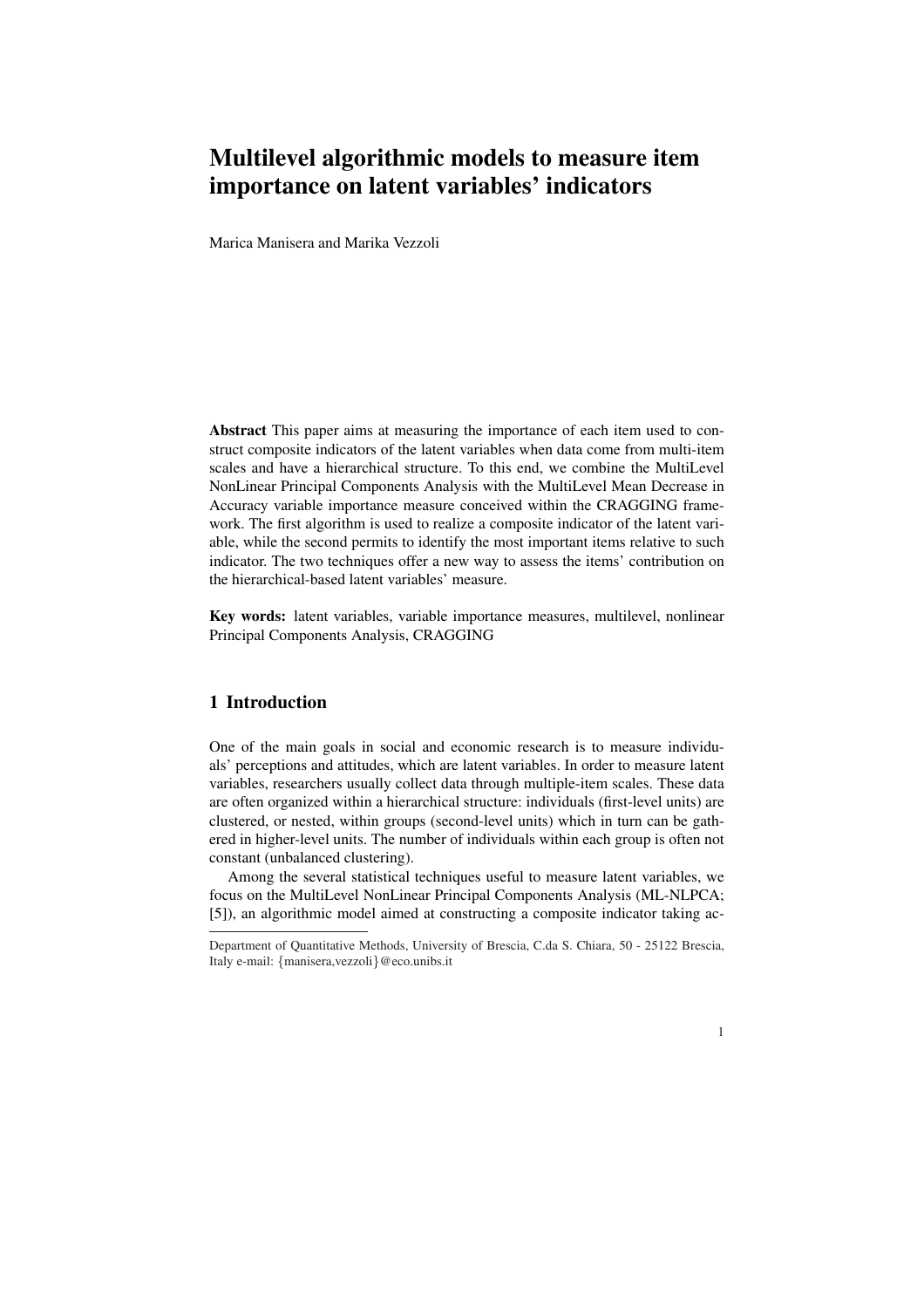count of the ordinal nature of the variables, their (possible) nonlinear relationships, and the nesting of individuals in higher-order groups.

A challenging question refers to the importance of each item in the construction of the composite indicators for latent variables. In the literature, variable importance measures were mainly proposed in the framework of the ensemble learning methods  $(I1, [6])$ .

This paper aims at measuring the importance of each item used to construct composite indicators of the latent variables starting from multi-item scales when data have a hierarchical structure. To do this, we combine the ML-NLPCA, used to realize a composite indicator of the latent variable, with a measure of variable importance (MultiLevel Mean Decrease in Accuracy; ML-MDA [7]), proposed in the context of the CRAGGING [6], a recent ensemble learning dealing with hierarchical data. Both the techniques are conceived to take account of the structure in the data; their combination offers a new way to assess the items' contribution on the hierarchical-based latent variables' measure. The procedure proposed in this study was applied to real data referring to workers (first-level units) employed in the social cooperatives (second-level units) sampled in the  $ICSI^{2007}$  survey. The ML-MDA was used to study the importance of different items relative to a job satisfaction (JS) indicator constructed by the ML-NLPCA.

### 2 Methods

In this section, we briefly describe the two algorithmic models used in this paper: the ML-NLPCA and the ML-MDA variable importance measure. We consider *m* (categorical) variables on *N* subjects (or objects) clustered in *K* groups, with  $n_k$ subjects per group and  $\sum_{k=1}^{K} n_k = N$ .

#### 1. ML-NLPCA

NonLinear Principal Components Analysis (NLPCA; [4]) is one of the statistical methods useful to provide quantitative measures of the latent variables underlying a multiple-item scale. NLPCA is the nonlinear equivalent of classical PCA and aims at optimally reducing a large number *m* of categorical variables into a smaller number *c* of composite variables (object scores), useful to represent latent variables. Simultaneously with data reduction, NLPCA transforms the original variables into quantified ones by assigning optimally scaled values to the categories. Such category quantifications are optimal in the sense that the overall Variance Accounted For (VAF) in the transformed variables, given the number *c* of components, is maximized. The VAF is often expressed in Percentage (PVAF) and is a global measure of the goodness of the NLPCA solution. In the literature [5], NLPCA was formally extended to a multilevel sampling design framework. The approach developed in [5] is very general, allowing to generate other multilevel extensions of homogeneity analysis and incorporate prior knowledge. It is worth noting that under normalization of object scores within every group, ML-NLPCA is equivalent to applying the ordinary NLPCA algorithm to each of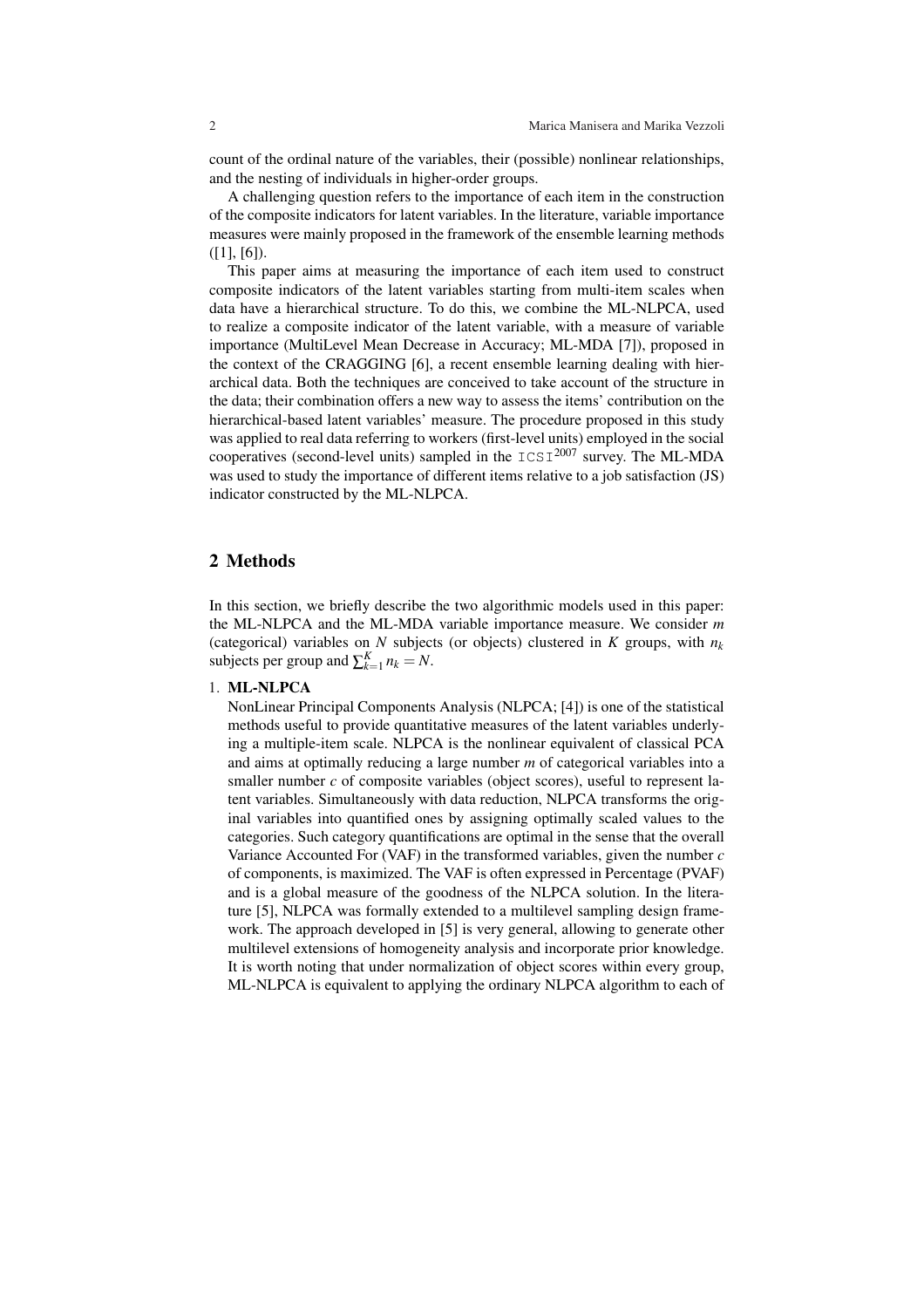the *K* groups separately<sup>1</sup>. It is straightforward that the basic geometric properties of the NLPCA continue to hold for every group. According to [5], the "overall" PVAF is computed as weighted average of the PVAF<sub>k</sub>'s,  $k = 1, 2, ..., K$  in the groups, with weights given by  $n_k/N$ . Like NLPCA, ML-NLPCA is used as a descriptive data analysis technique. In the literature, stability studies on NLPCA results were obtained by a nonparametric approach, consistent with the weak distributional assumptions. Therefore, the internal stability [5] of the ML-NLPCA indicators could be assessed by means of a bootstrap study on the NLPCA solution in each of the *K* groups separately, thus consistent with the ML-NLPCA philosophy.

#### 2. ML-MDA

In many applied problems, the identification of the most important variables associated to the response *Y* is a relevant issue. This topic was mainly developed in the context of the ensemble methods [1] that use multiple models (usually trees) in order to obtain accurate predictors. When the data have a hierarchical structure, the well-known ensemble methods (Bagging, Random Forest, Boosting) do not provide appreciable results. For this reason, a multiple tree-based model, called CRAGGING [6], was proposed to deal with structured data. Following the philosophy of main ensemble methods, CRAGGING combines many binary decision trees built on several samples obtained perturbing the data without destroying the hierarchical structure. In the context of CRAGGING, a modified version of the Mean Decrease in Accuracy measure of variable importance<sup>2</sup> was proposed [7], starting from the randomization of the *j*-th variable without destroying the structure of the data. Formally, for each variable  $X_i$  a permutation  $p = \{p_1, \dots, p_k\}$  of the set  $\mathcal{L} = \{1, \dots, K\}$  is randomly selected. The values of *X*<sup>*j*</sup> are randomized in the data set according to  $\{x_{jki}\}_{k\in\mathscr{L}, i=1,2,\cdots,n_k} = s(\mathbf{x}_{jp_k}),$ where  $s(\cdot)$  denotes a sampling with replacement from a set of values and  $\mathbf{x}_{ip_k} =$  ${x_{j}p_{k}}$ *i*<sub> $j$ </sub><sup>*i*</sup>=1,···,*n*<sub>*p<sub>k</sub>*</sub>. The resampling procedure is repeated *v* times and the ML-MDA measure for the *j*-th variable is given by ML-MDA<sub>*j*</sub> =  $\frac{1}{v} \sum_{v} (L_{j,v} - L)$  where  $L_{j,v}$ is the loss function when the *j*-th variable is perturbed in the *v*-th replication, while *L* is simply the loss function computed on the original data. To make the interpretation easier, the measure is often expressed in relative terms based upon its observed maximum.

## 3 Application

ML-NLPCA was applied to construct a JS indicator that summarizes 11 ordinal variables measuring different JS facets for 1,804 workers employed in 115 social

<sup>&</sup>lt;sup>1</sup> Since the NLPCA solution is rotationally invariant, different group solutions can fairly be compared only if their axes are rotated to a target solution by means of a Procrustes orthogonal rotation.

<sup>&</sup>lt;sup>2</sup> The association between the *j*-th variable and the response *Y* is broken when  $X_j$  is randomly permuted. When the permuted variable together with the other covariates are used to predict the response *Y*, the prediction accuracy decreases substantially if the  $X_j$  is associated with *Y*.